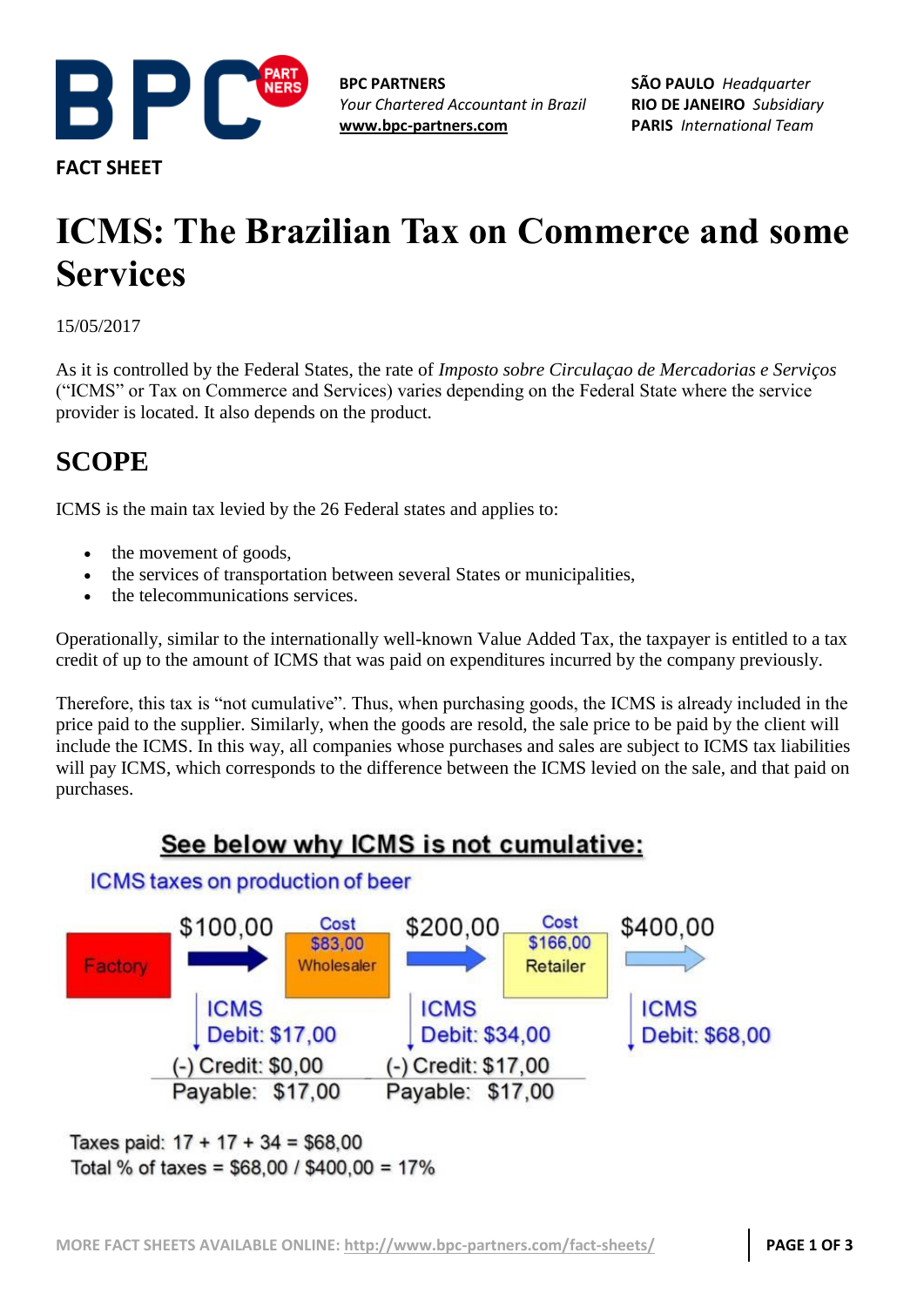

## **SUBSTITUTION ON THE RESPONSIBILITY**

Substitution in the responsibility of paying taxes ("ST" or "*Substitução Tributária*") is developing throughout Brazilian States. With this new process, the Tax Authorities hope to improve the amount of taxes collected and are sure to make this collection at an earlier date.

ST means that the whole amount of taxes is paid by the factory; and all intermediate companies do not get any debit or credit in ICMS! The final price paid by the consumer needs to be defined beforehand.

## See how with substitution, taxes are paid earlier:



## **BASIS FOR CALCULATION**

The basis of calculation for ICMS is the value of the goods sold, net of unconditional discounts, but includes related costs such as insurance and transportation.

The basis of calculation of ICMS is sometimes affected by IPI.

(art. 13 de la loi nº 87/96):

For products sold for commercial or industrial purposes, the sale price plus related costs, excluding IPI, will be the calculation basis for ICMS.

For products purchased for internal use or retained as assets in the balance sheet, the calculation basis of ICMS includes IPI.